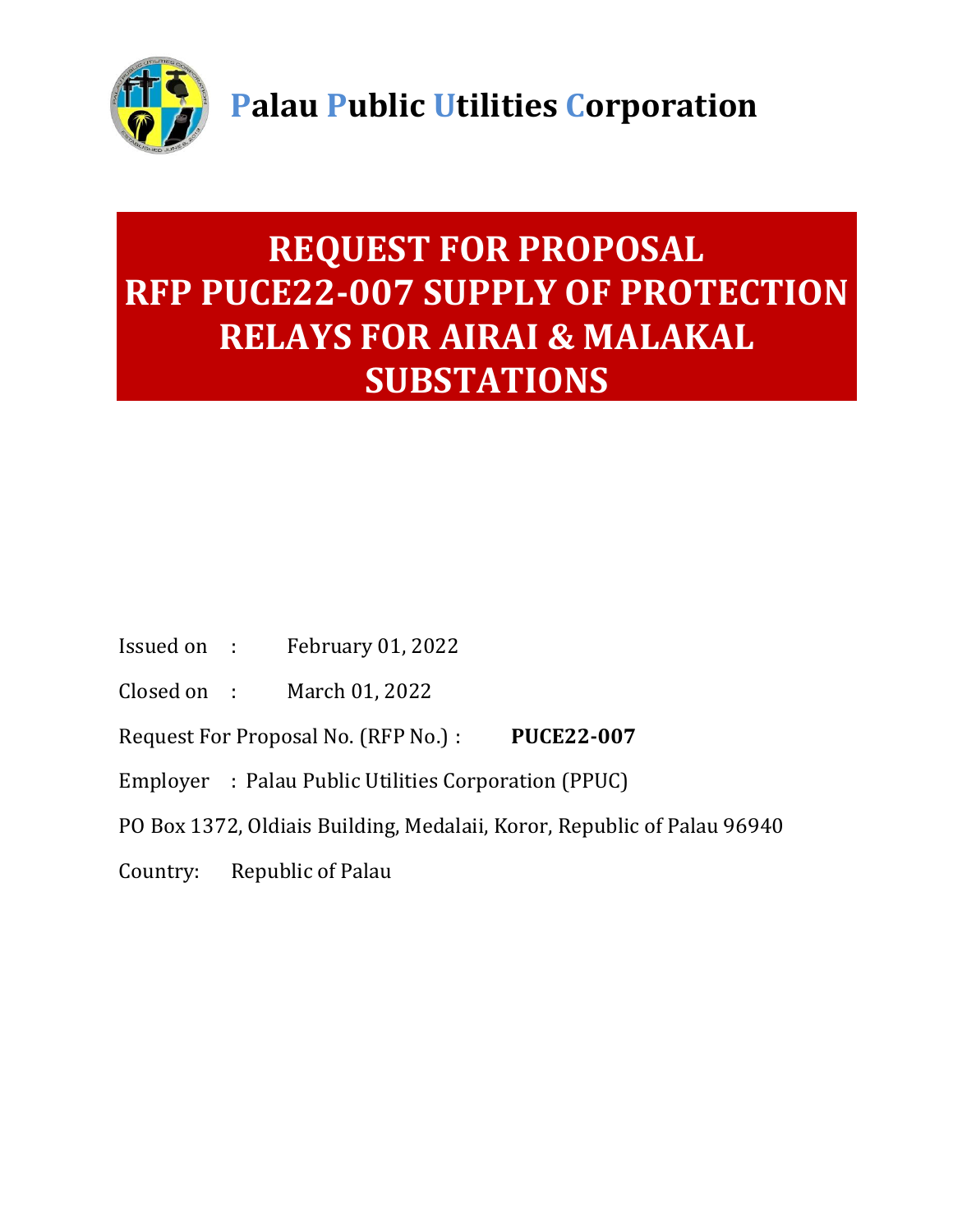## **Table of Contents**

| 1.                                                                          | <b>PREFACE</b>                          | 1                       |
|-----------------------------------------------------------------------------|-----------------------------------------|-------------------------|
| 2.                                                                          | <b>BACKGROUND</b>                       | $\mathbf{1}$            |
| 3.                                                                          | <b>SCOPE OF SUPPLY</b>                  | $\overline{\mathbf{2}}$ |
|                                                                             | <b>SCOPE OF SUPPLY:</b>                 | $\overline{2}$          |
| 4.                                                                          | <b>OBTAINING RFP</b>                    | $\overline{\mathbf{2}}$ |
| 5.                                                                          | PROPOSAL REQUIREMENTS                   | $\overline{2}$          |
| 6.                                                                          | <b>SUBMISSION OF PROPOSALS</b>          | 3                       |
| 7.                                                                          | <b>PAYMENT TERMS</b>                    | 3                       |
| 8.                                                                          | <b>EVALUATION AND SELECTION PROCESS</b> | 3                       |
| 9.                                                                          | <b>GENERAL CONDITIONS</b>               | 3                       |
| 10.                                                                         | <b>CONTRACT CLAUSES</b>                 | $\overline{a}$          |
| 11.                                                                         | <b>CONTACT DETAILS</b>                  | 5                       |
| <b>APPENDIX 1- BID FORM</b>                                                 |                                         |                         |
| <b>Appendix 2: Schedules of Rates and Prices</b><br>$\overline{\mathbf{z}}$ |                                         |                         |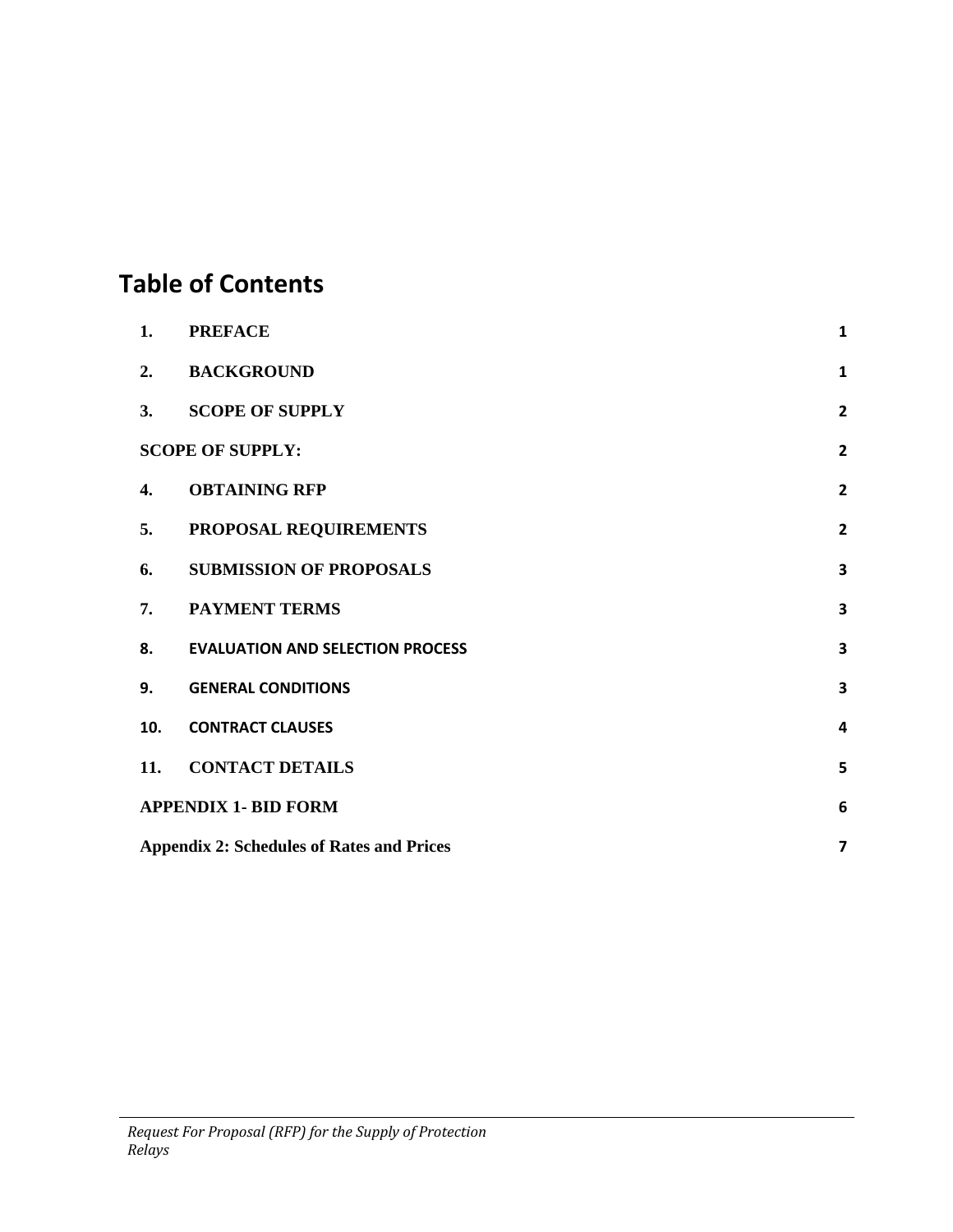#### <span id="page-2-0"></span>**1. PREFACE**

This Request for Proposals (RFP) for the purchasing of Protection Relays for Airai and Malakal Power Substations has been prepared by Public Utilities Corporation - Electric Power Operations (PPUC-EPO). PPUC-EPO wishes to receive Proposals from all interested persons or firms eligible to operate and with the capability to supply the services in the Republic of Palau.

## <span id="page-2-1"></span>**2. BACKGROUND**

Due to a high-power demand requirements and continuous load growth because of economic development in Palau, it is very important to maintain and upgrade the equipment and devices, to improve the power operation and to provide more reliable and efficient power. But because most of the power equipment and devices are old and doesn't have a back-up/spare especially the protection relays, it may cause effect the power operation. Protection relays is an electrical device designed to trip the circuit breaker when fault is detected. It is very important because it prevents the possible damage of the power equipment, and especially in substation and generation when fault occurs. In this RFP Palau Public Utilities Corporation - Electric Power Operations (PPUC-EPO), wishes to get Proposals to supply line distance relay, in order for Palau Public Utilities Corporation - Electric Power Operations (PPUC-EPO) to meet and perform the Expectation of Customer, and also to provide a sustainable and more reliable power.

The Palau Public Utilities Corporation (PPUC) provides power, water and sewerage services to Koror and other areas in the Republic of Palau. In this RFP, Palau Public Utilities Corporation – System Control Division (PPUC - SCD) intends to buy the needed relays to prevents the possible damage of the power equipment and in substations and generation when fault occurs. SCD is located at Malakal, Koror Republic of Palau.

The Republic of Palau comprises of 350 tropical islands and islets located in the westernmost part of Micronesia about 600 miles (960 kilometers) East of Mindanao, Philippines and some 800 miles (1,280 kilometers) southwest of Guam. Palau lies between 8°10'N/3°N Latitude and 132°45'/134°25'E Longitude. The main group of Palau Islands is dominated by the 150 square mile (390 square kilometers) island of Babeldaob—Palau's largest land mass.

PPUC was created in 1994, the same year Palau gained independence as a sovereign nation. Since then, PPUC has been operating the national electric utility and the distribution facilities, which now covers about 47 linear miles of 34.5KV transmission and 114 linear miles of 13.8KV distribution lines.

Palau has a current real capacity of slightly over 28MW with power plants located at Malakal, Aimeliik, Peleliu, Angaur and Kayangel. Malakal and Aimeliik provide power to the central grid supplying Koror, and Babeldaob.

PPUC has grown from 1,500 connections while under national government management into a public utility serving over 6,800 customers comprised of 77% residential, 14% commercial, and 9% others. Last fiscal year's compiled data showed a total combined generation of 101,227 KW with the highest combined peak load recorded at 15,760 KW.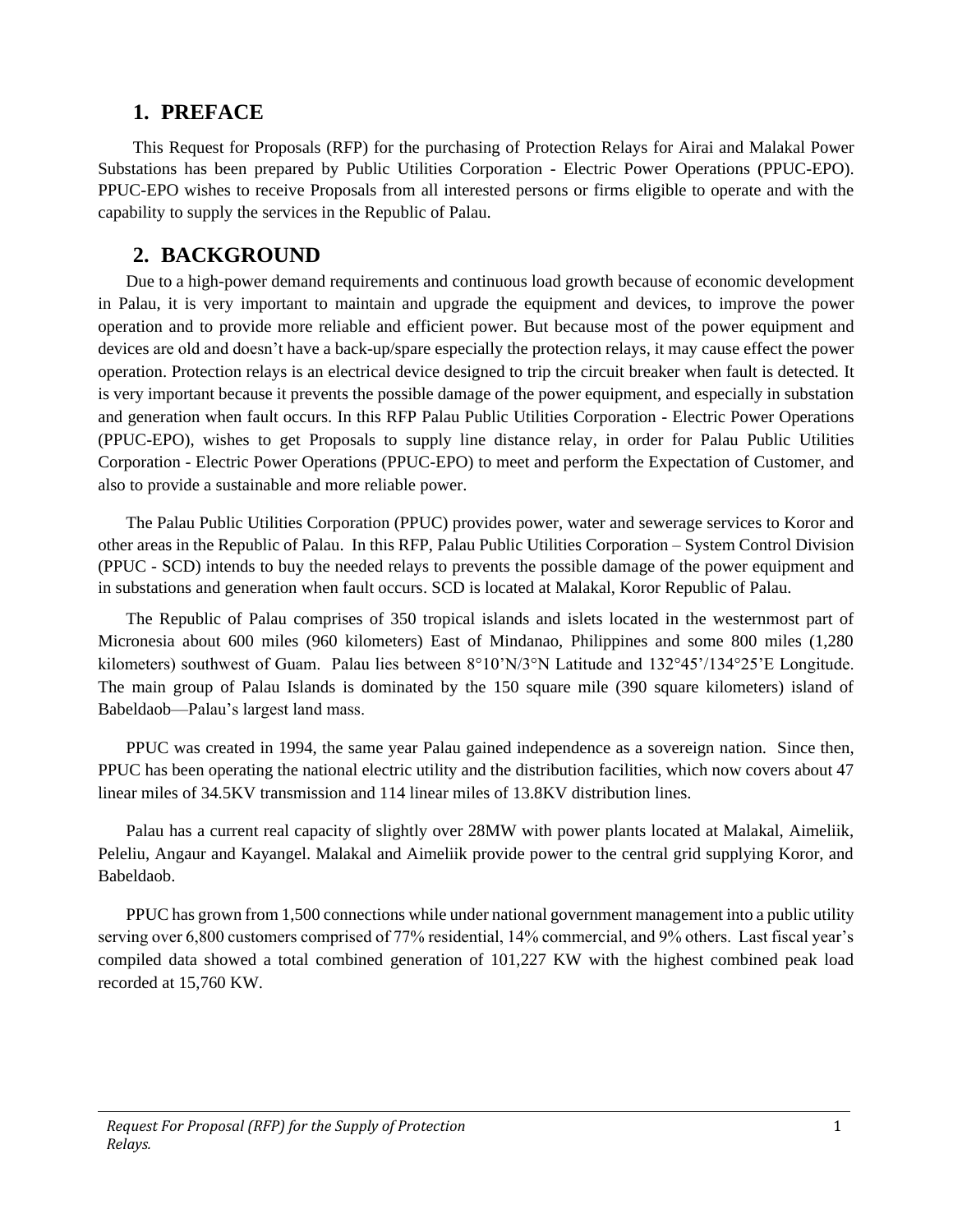## <span id="page-3-0"></span>**3. SCOPE OF SUPPLY**

<span id="page-3-1"></span>SCOPE OF SUPPLY:

Protection Relays (w/ Casing)

 GE Multilin D60 Line Distance Relay Order Code/Model: D60E00HKHF8LH6AM6AP6AU6AW6A **Two (2) Units**

GE Multilin 760 Line Distance Relay Type: Feeder Management Relay Order Code/Model: 760-P5-G5-S5-HI-A20-R-E **Two (2) Units**

## <span id="page-3-2"></span>**4. OBTAINING RFP**

Electronic copies of the RFP may be obtained by emailing the nominated Contact Officer below, or from the PPUC website [www.ppuc.com.](http://www.ppuc.com/) All prospective bidders are requested to provide their contact details (company name and website, contact person, email and telephone number) to ensure they receive any updates to the RFP.

PPUC will also issue hard copies of the RFP on request at Palau Public Utilities Corporation (PPUC), Oldiais Building, Medalaii, Koror PO Box 1372, Republic of Palau 96940.

**Contact Officer:**

The contact officer for this RFP is:

#### **Ms. Johanny Kurihara**

*Chief Procurement Officer* Palau Public Utilities Corporation Oldiais Building, Medalaii, Koror PO Box 1372, Republic of Palau 96940 Telephone No.: 680-488-3870/3872 E-mail Address: [jkurihara@ppuc.com](mailto:jkurihara@ppuc.com)

## <span id="page-3-3"></span>**5. PROPOSAL REQUIREMENTS**

The Proposer shall submit a written proposal which includes:

1. A Title Page identifying the RFP No. and the Works to be provided;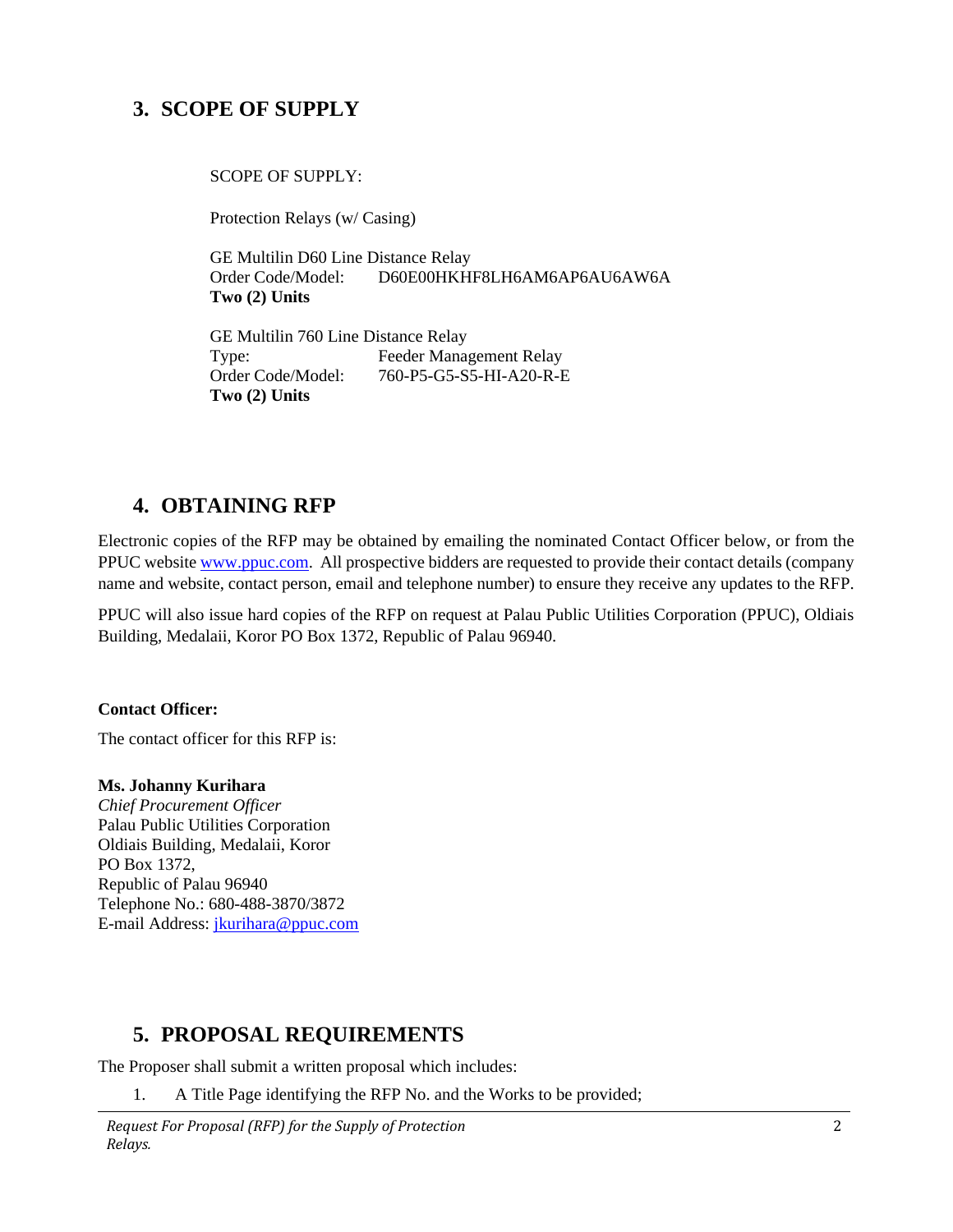- 2. An appreciation of the scope of work and activities required, and the methods proposed to be used to complete the works;
- 3. Summary of experience in the Pacific Rim for the last three years.
- 4. Key Personnel or Contact Personnel;
- 5. Proposed time to start after notification of award
- 6. Fixed Lump Sum Price for works;
- 7. Other Proposal features which will contribute to the value of the offer.

## <span id="page-4-0"></span>**6. SUBMISSION OF PROPOSALS**

Interested Contractors may submit their sealed Proposal hardcopy to PPUC- Main Office, 2nd Floor, Oldiais Building, Medalaii, Koror, Palau 96940, or by email to the nominated Procurement Officer. For inquiries regarding submission of quotations, please contact Ms. Kurihara as noted above.

## <span id="page-4-1"></span>**7. PAYMENT TERMS**

A. Payment terms shall be determined as follows:

- **a.** After evaluation per proposal
- **b.** After negotiations with the winning offeror.
- **c.** All payments shall be made after receipt of original invoice from contractor for each work phase, certified by a duly authorized PPUC representative

## <span id="page-4-2"></span>**8. EVALUATION AND SELECTION PROCESS**

All proposals received shall be evaluated by a specially convened committee. The following criteria (NOT Necessarily in Order) will be used to evaluate proposals:

#### **A - Technical: 60%**

- 1. Proposal compliance with all RFP requirements as stated in this document
- 2. Proposed Project Time-Frame
- 3. Familiarity and experience with this type of project for the last Three Years in the Pacific Rim.
- 4. Fast Records with PPUC Projects.
- 5. Meet the Required Specifications.

#### **B - Financial: 40%**

1. Proposed Project Cost.

## <span id="page-4-3"></span>**9. GENERAL CONDITIONS**

A. Suppliers are required to submit their proposals based upon the conditions expressed in these instructions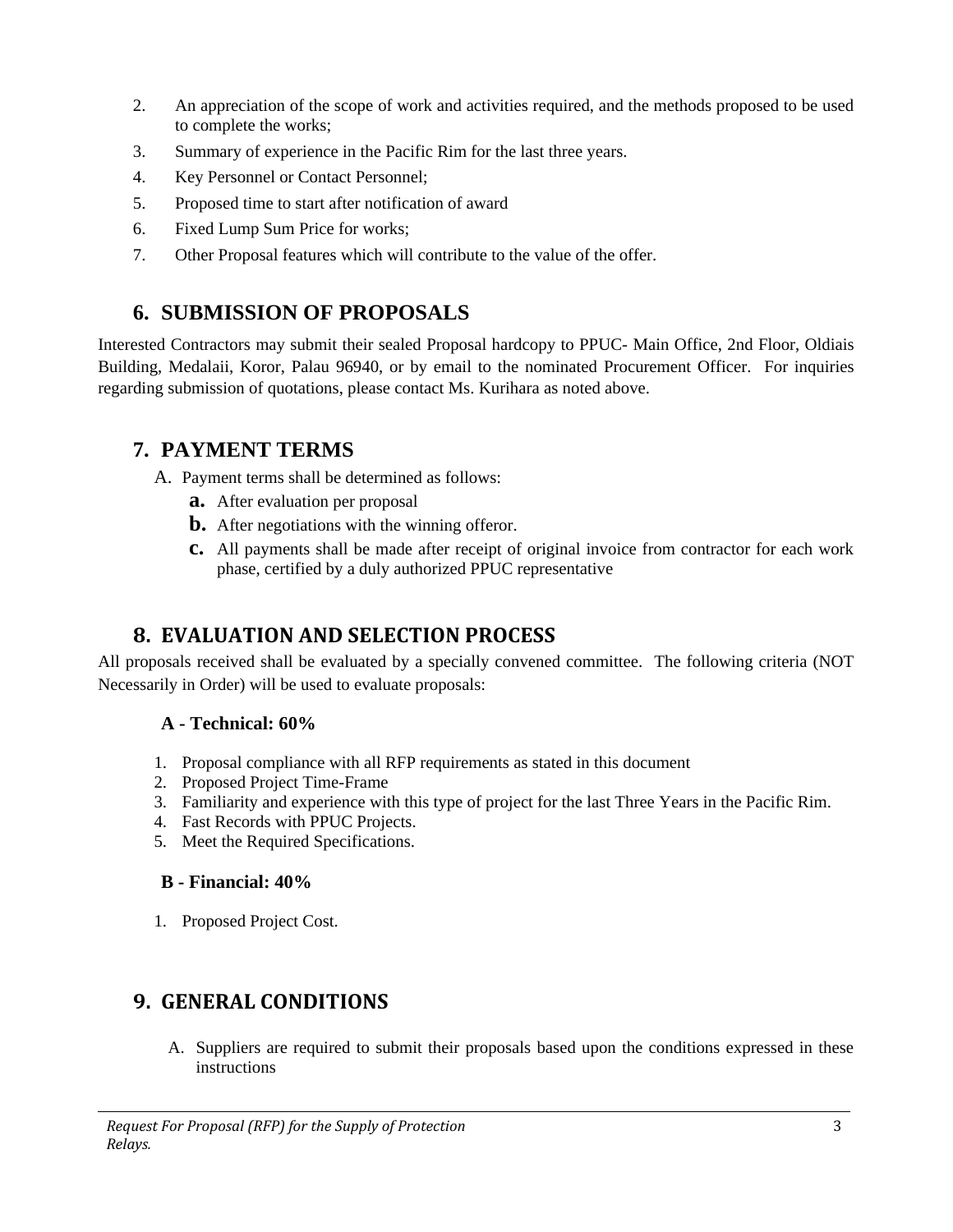- i. *Assignment of Contract:* The contract shall not be assigned to any party without prior written consent from PPUC.
- ii. *RFP Modification:* This RFP does not commit PPUC to award a contract, to pay any costs incurred in the preparation of the proposal under this request, or to procure or contract for services. PPUC also reserves the right to accept or reject any or all proposals received under this request, to negotiate with qualified Bidder, or to cancel in whole or in part this RFP, if it is in the best interest of PPUC to do so. Prospective Bidder under this RFP may be required to participate in negotiations and to submit any price, or technical revisions to their proposals as may result from the negotiation process.
- *iii. Transfer of property:* All proposals shall become PPUC property.
- *iv. Conformity:* The PPUC procurement regulations shall apply to all proposals and winning contractor shall be bound by them.
- *v. Submission of the Proposal:*
	- **1.** A cover page with a table of contents
	- **2.** An executive summary page that summarizes the corporate history, contractor's ability to satisfy the requirements of this RFP, project cost and a synopsis of salient details required in this RFP.
	- **3.** The proposals shall be sealed in a package and should include:
		- **a.** The Contractors information (i.e., Name, Address, and Contact) on the outside package
		- **b.** The RFP# on the outside of the package that should be submitted NO LATER THAN 4:00 PM of CLOSING DATE-Palau Time.
			- [Note: The RFP # should be in big fonts.]
		- c. The sealed package should include the One (1) original plus Four (4) and One (1) USB Soft copies of the proposal.
- vi. *Inquiries:* Any inquiries, requests, clarification, or additional information pertaining to this RFP shall be made in writing, by email or fax through the contacts provided

## <span id="page-5-0"></span>**10. CONTRACT CLAUSES**

**A.** All contracts shall, at a minimum, contain the following clauses:

- 1. Governing Regulations 13. Commencement of Work
	- 2. Penalties for Violation of Regulations 14. Liquidated Damages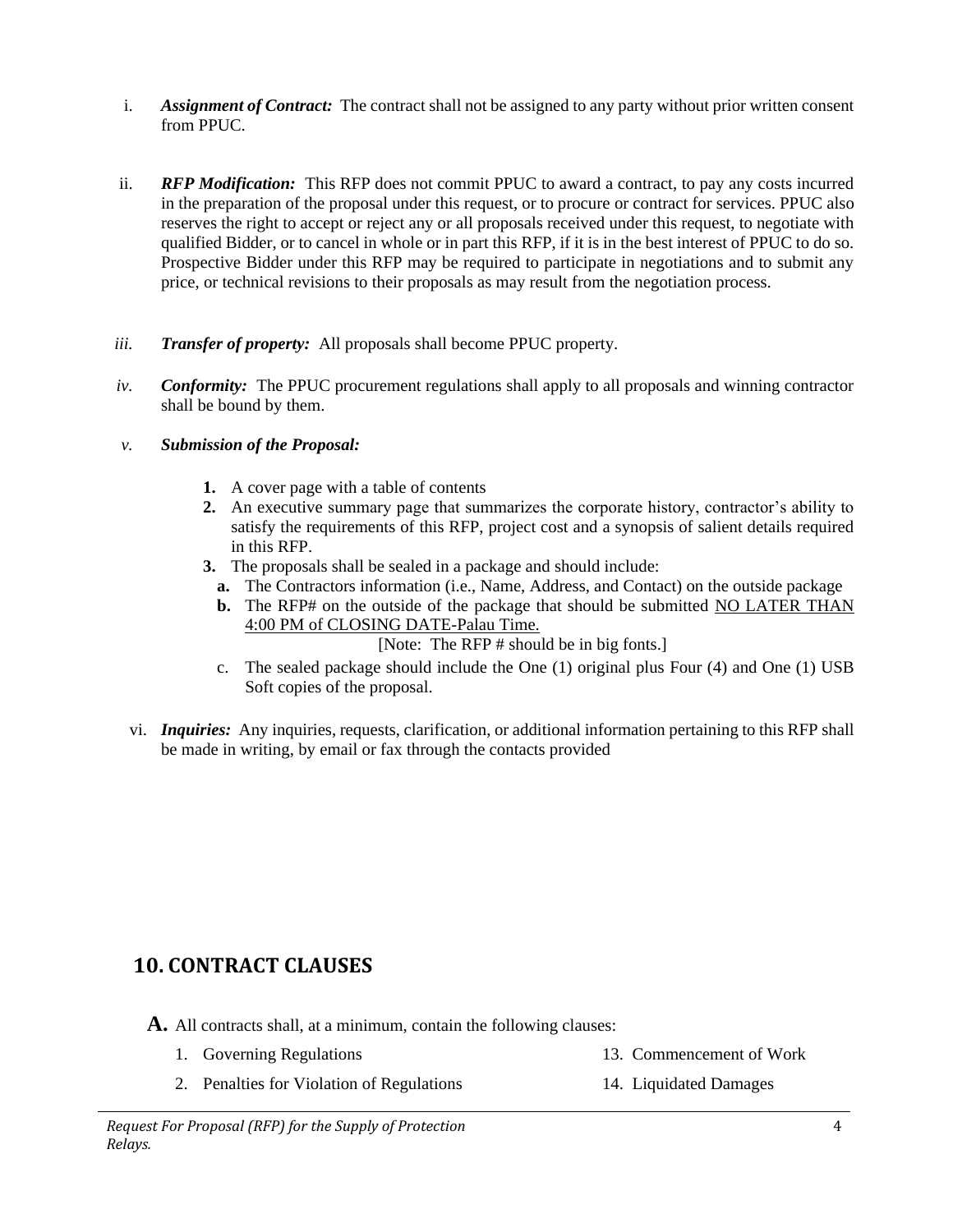|                             | 3. Contract Disputes                                              | 15. Schedule            |  |  |
|-----------------------------|-------------------------------------------------------------------|-------------------------|--|--|
| 4.                          | <b>Gratuities</b>                                                 | 16. Clear Title         |  |  |
| 5.                          | Kickbacks                                                         | 17. Taxes               |  |  |
| 6.                          | Representation of Contractor<br><b>Concerning Contingent Fees</b> | 18. Force Majeure       |  |  |
| 7.                          | Changes                                                           | 19. Relationship        |  |  |
| 8.                          | Stop Work Order                                                   | 20. Entire Agreement    |  |  |
| 9.                          | Termination for Defaults or Convenience                           | 21. Assignment          |  |  |
|                             | 10. Approvals, Certificates, Permits and Licenses                 | 22. Subcontract         |  |  |
|                             | 11. Laws and Regulations                                          | 23. Contracting Officer |  |  |
| 12. PPUC's right to inspect |                                                                   |                         |  |  |

## <span id="page-6-0"></span>**11.CONTACT DETAILS**

#### **Johanny Kurihara**

PPUC Chief Procurement Officer PPUC Administration Division Tel: (680) 488-5320 Fax: (680) 488-4499 Email: [jkurihara@ppuc.com](mailto:jkurihara@ppuc.com)

#### **Sano Sakurai**

SCD Acting Manager PPUC System Control Department Tel: (680) 488-2413 Email: [sano@ppuc.com](mailto:sano@ppuc.com)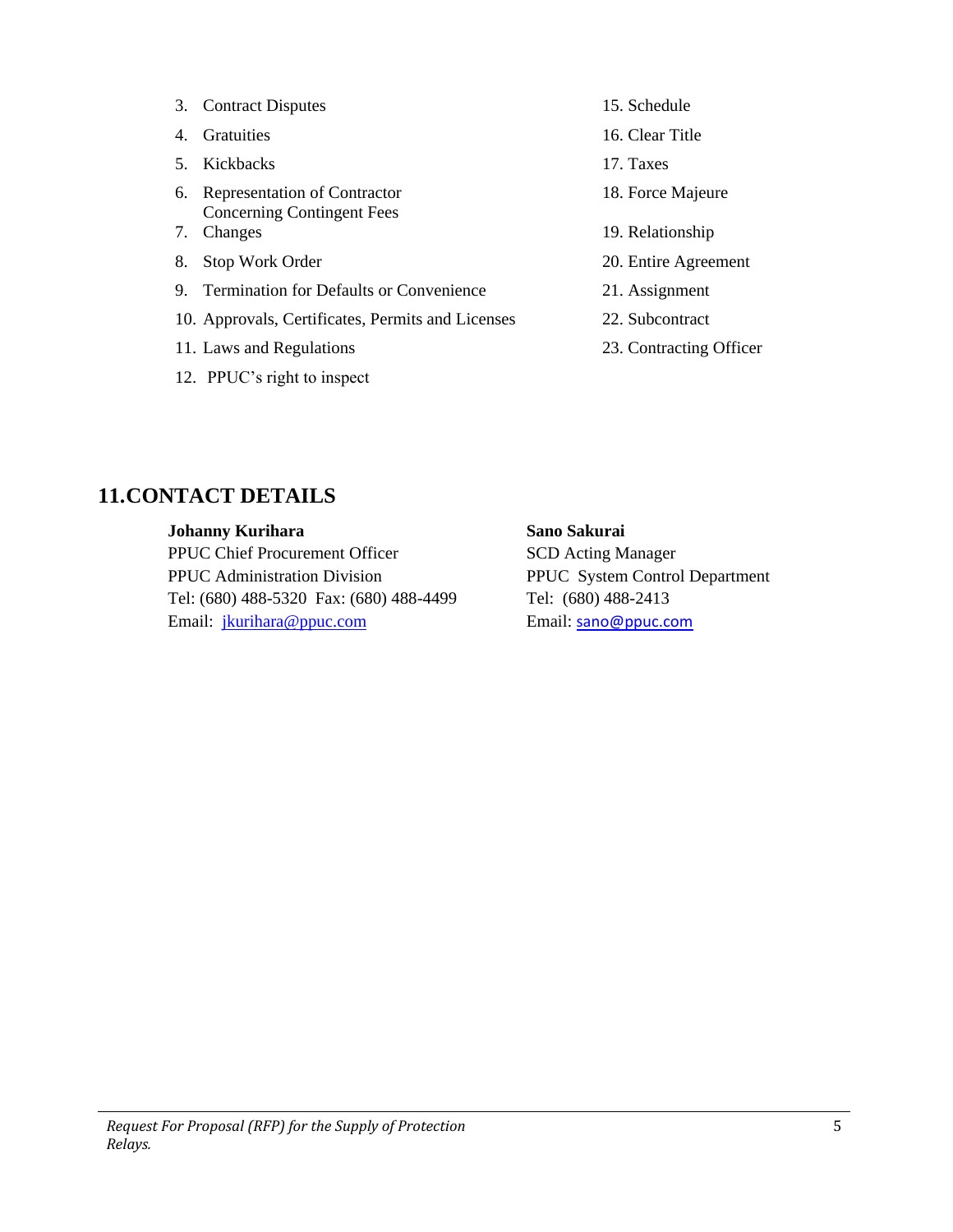## <span id="page-7-0"></span>**APPENDIX 1- BID FORM**

#### **Letter of Quotation**

Date:  $\sqrt{2\pi}$ 

RFP No.: **RFP-PUCE22-007**

## **Supply of Protection Relays for Airai & Malakal Substations**

#### To: **The Chief Executive Officer Palau Public Utilities Corporation**

We, the undersigned, declare that:

- (a) We have examined and have no reservations to the RFP, including Addenda issued in accordance (if any);
- (b) The price of our Bid, excluding any discounts offered in item (d) below is the sum of: *[amount of local currency in words], [amount in figures]*
- (c) Our bid shall be valid for a period of  $\dots$  days from the date fixed for the bid submission deadline in accordance with the RFP, and it shall remain binding upon us and may be accepted at any time before the expiration of that period;
- (d) We understand that this bid, together with your written acceptance thereof included in your notification of award, shall constitute a binding contract between us, until a formal contract is prepared and executed;
- (e) We understand that you are not bound to accept the lowest evaluated bid or any other bid that you may receive; and
- (f) We accept full responsibility for the health and safety of persons employed by us in completing the works under this Quotation.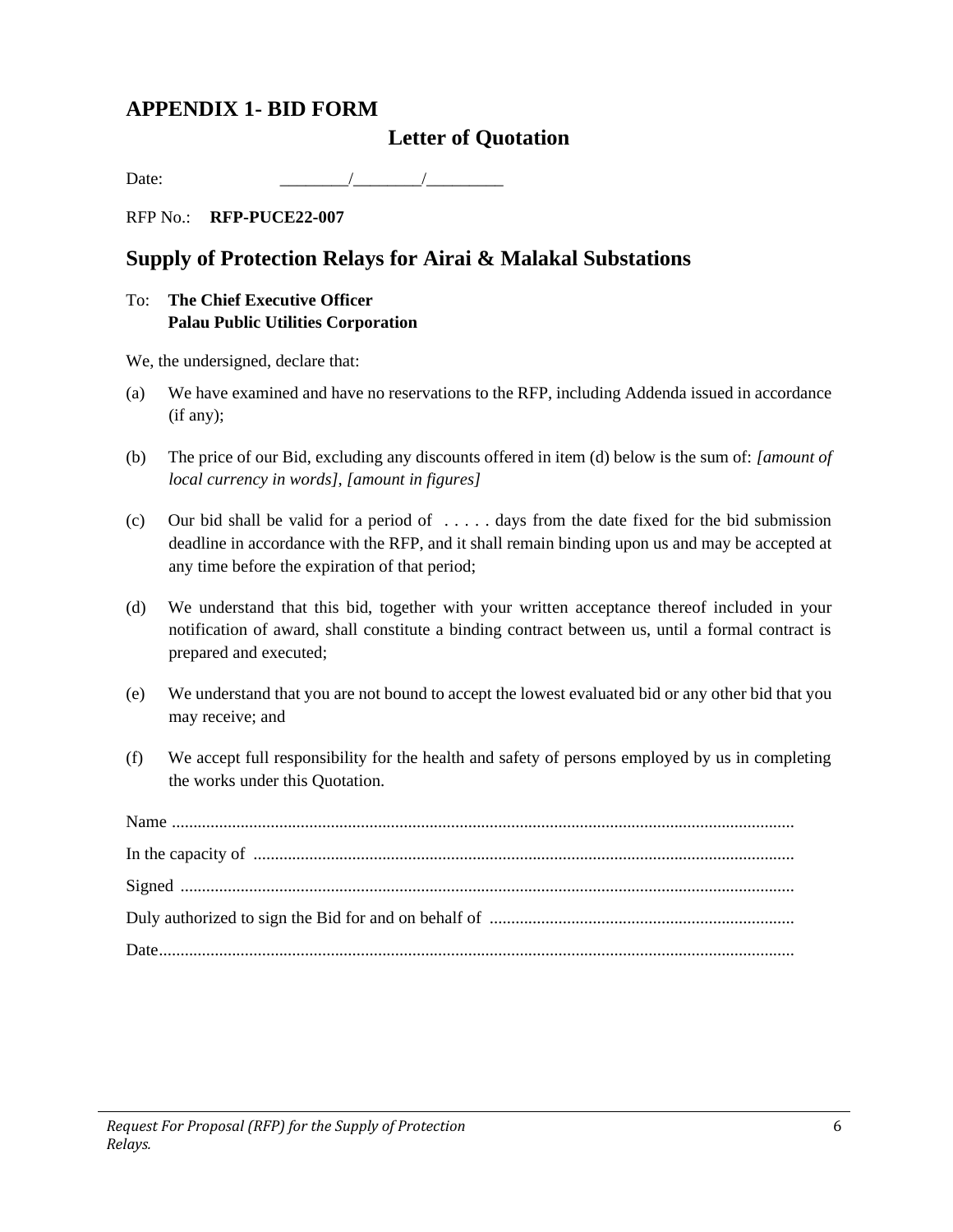## <span id="page-8-0"></span>**Appendix 2: Schedules of Rates and Prices**

## **Price Schedules**

#### **General**

- 1. The Request for Proposal will be a Lump Sum Quotation for completion of all specified works.
- 2. The Schedules generally describe the works to be performed. Bidders shall be deemed to have read the RFP and visited the sites to ascertain the full scope of the requirements prior to filling in the price. The entered price shall be deemed to cover the full scope as aforesaid, including overheads and profit.
- 3. If bidders are unclear or uncertain as to any item, they shall seek clarification in writing prior to submitting their bid.

#### **Pricing**

- 4. Prices shall be entered in indelible ink, and any alterations necessary due to errors, etc., shall be initialled by the Bidder.
- 5. Bid prices shall be quoted in United States Dollars, in the manner indicated in the Bid Form of the RFP. For each item, bidders shall complete each appropriate column in the respective Schedules, giving the price breakdown as indicated in the Schedules.
- 6. Payments will be made to the Contractor in United States Dollars.
- 7. When requested by the Employer for the purposes of making payments or partial payments, valuing variations or evaluating claims, or for such other purposes as the Employer may reasonably require, the Contractor shall provide the Employer with a breakdown of any composite or lump sum items included in the Schedules.